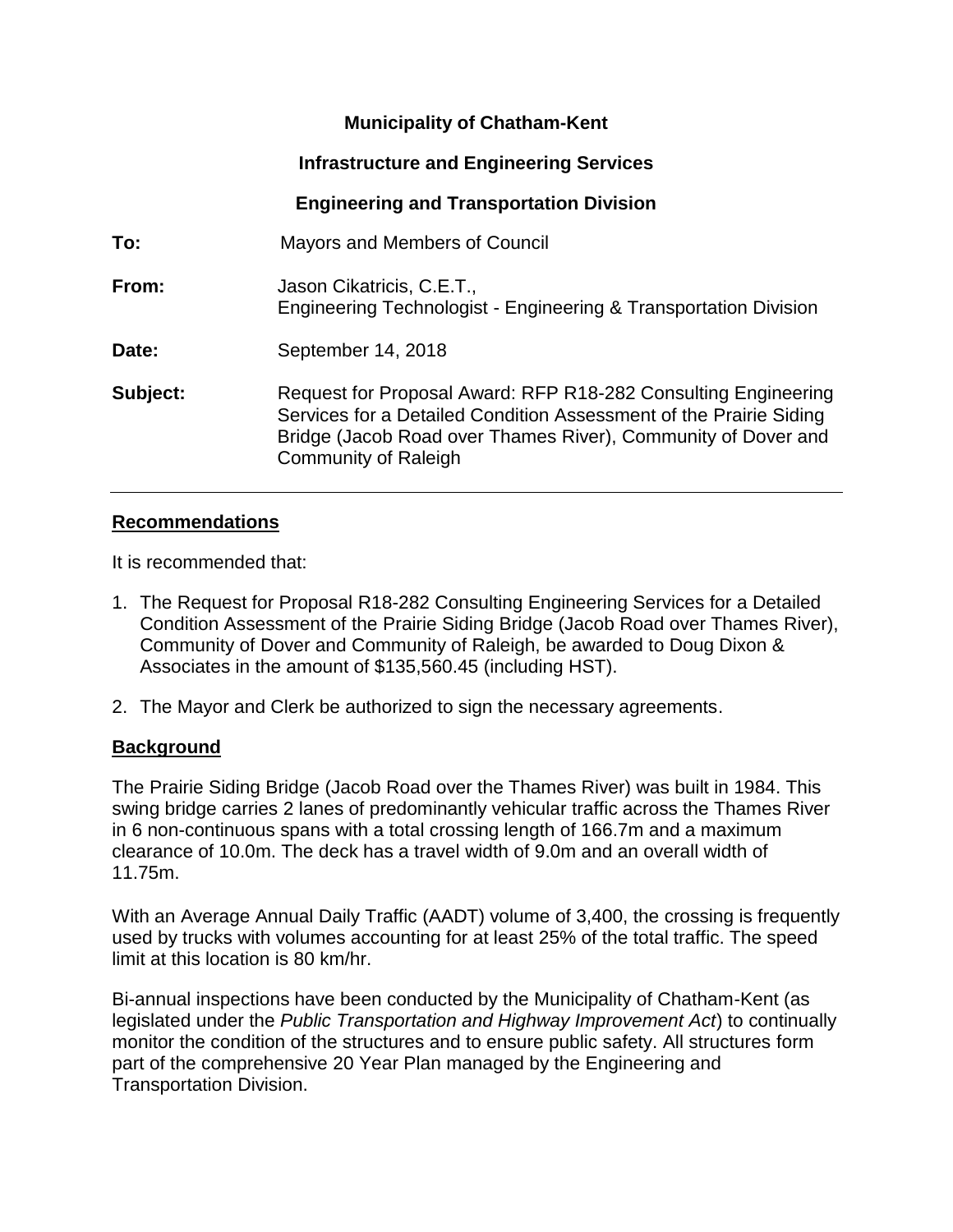Each time the Prairie Siding Bridge is to be operated, a licensed electrician has to be on standby in the event the bridge will not function. Over the past few years, there have been a few instances where the Prairie Siding Bridge became fixed in the open position while allowing marine traffic to pass. Once opened, it was not able to close to allow vehicular traffic to pass. This was a result of faulty sensors and the inability to override the bridge programming to force the system to close the bridge. This resulted in a long delay whereby no vehicular traffic could use the bridge.

To resolve the vehicular traffic issue, Chatham-Kent Public Works staff have to set up an emergency detour to redirect traffic to Keil Drive in the Community of Chatham.

In August 2018, a Request for Proposal was issued for Consulting Engineering Services for a Detailed Condition Assessment of Prairie Siding Bridge (Jacob Road over Thames River).

## **Comments**

The scope of this project is for a Detailed Condition Assessment of the Prairie Siding Bridge (Jacob Road over the Thames River). This report will identify the mechanical, electrical and structural rehabilitation / replacements needs.

The rehabilitation / replacement needs will assist in the consideration to leave this structure as a fixed bridge, and therefore save on mechanical and electrical costs.

Two (2) separate proposals were received by the Purchasing Officer on August 29, 2018 and forwarded to Engineering and Transportation Division for review and evaluation using the Council approved evaluation matrix (as shown in Table 1) provided in the proposal call to all submitting firms. The two (2) proposals are shown in Table 2. The proposals were received using a two-envelope system with the fee schedule submitted in a separate envelope opened by the panel only after the ratings had been determined.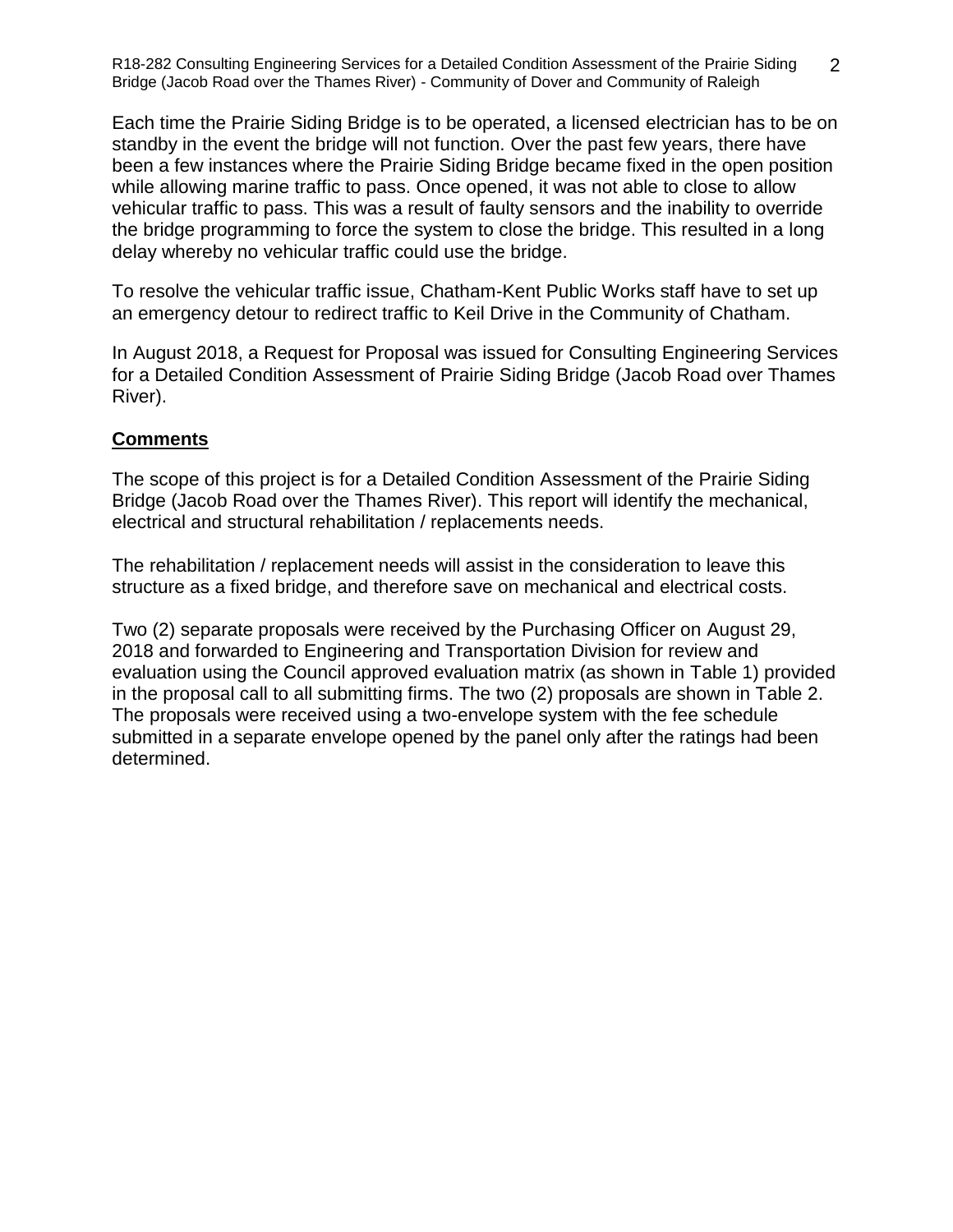| <b>Qualification Category</b>                                                       | <b>Qualification Criteria</b>               | Weighing |
|-------------------------------------------------------------------------------------|---------------------------------------------|----------|
| <b>Company Profile &amp;</b><br><b>Qualifications of the</b><br><b>Project Team</b> | <b>Project Manager and Senior Designers</b> | 18       |
|                                                                                     | <b>Technical Support Staff Design</b>       | 10       |
|                                                                                     | Contract Administration & Tech Support      | 8        |
| <b>Management</b><br><b>Qualifications</b>                                          | <b>Experience on Similar Projects</b>       | 15       |
|                                                                                     | Availability of Key Staff                   | 5        |
|                                                                                     | <b>Local Office</b>                         | 3        |
| <b>Project Implementation</b>                                                       | Approach and Methodology                    | 15       |
|                                                                                     | Scheduling / Understanding Key Activities   | 12       |
|                                                                                     | <b>Project Quality Assurance</b>            | 12       |
| <b>Price</b>                                                                        | Project Fee                                 | 42       |
|                                                                                     | <b>TOTAL</b>                                | 140      |

#### Table 2: Summary of Evaluation Scores

| Rank | <b>Submitting Firm</b>  | <b>Office Location</b> | <b>Final Score</b> |
|------|-------------------------|------------------------|--------------------|
|      | Doug Dixon & Associates | Brampton, ON           | 1262               |
|      | <b>GM BluePlan</b>      | London, ON             | 806.3              |

The proposal submitted by GM Blueplan was deemed to provide insufficient information, therefore their financial proposal was not opened.

The proposal submitted by Doug Dixon & Associates Inc. illustrated the staffing resources, methodology and quality controls necessary to initiate and successfully complete the project. Based on the panel review process, the proposal submitted by Doug Dixon & Associates Inc. was deemed to be the preferred submission, ranked highest by the panel as identified in Table 2.

#### **Areas of Strategic Focus and Critical Success Factors**

The recommendations in this report support the following areas of strategic focus:

 $\Box$ Economic Prosperity:

> Chatham-Kent is an innovative and thriving community with a diversified economy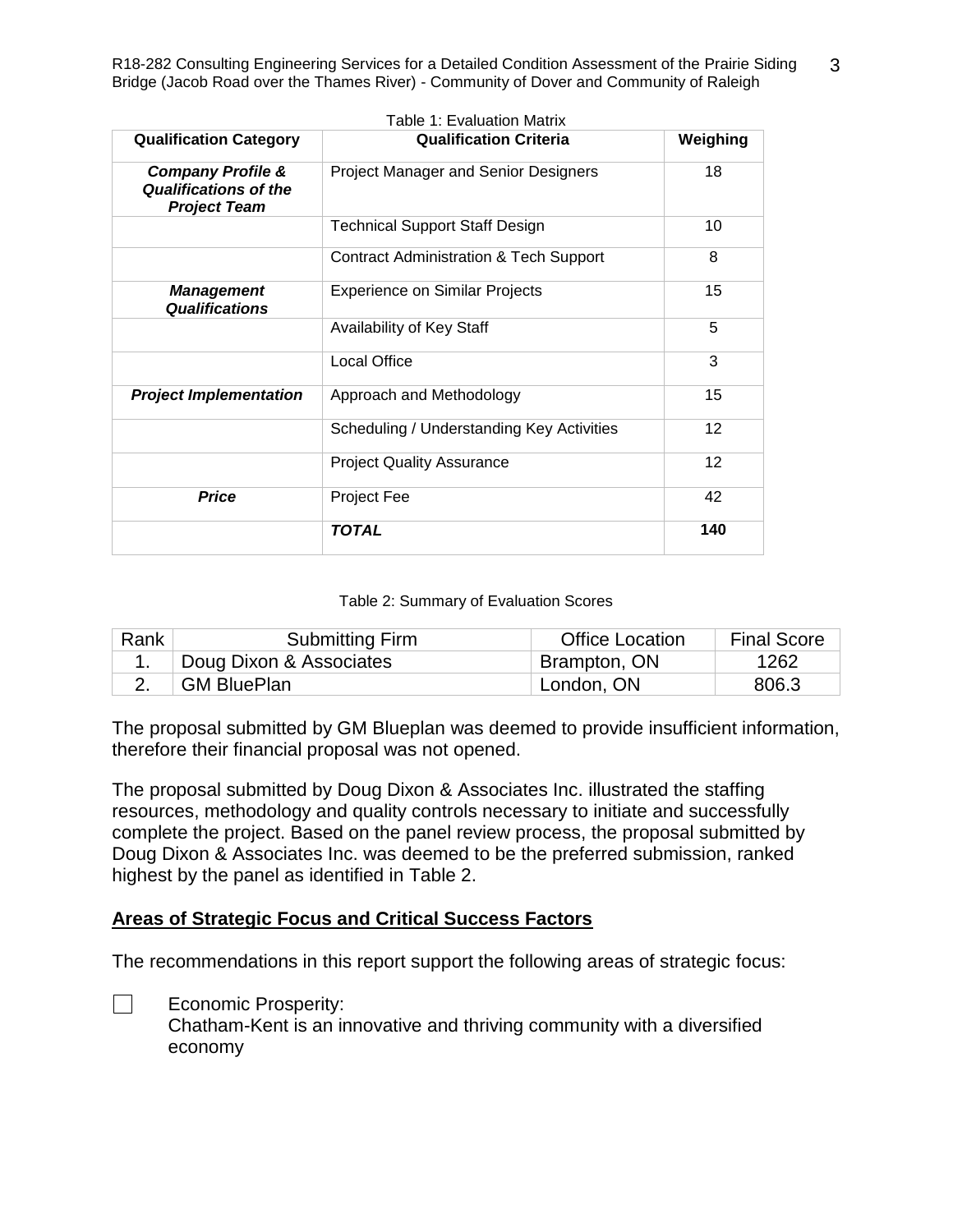| A Healthy and Safe Community: Chatham-Kent is a healthy and safe community<br>with sustainable population growth |  |
|------------------------------------------------------------------------------------------------------------------|--|
| People and Culture:                                                                                              |  |

Chatham-Kent is recognized as a culturally vibrant, dynamic, and creative community

 $\Box$ Environmental Sustainability:

Chatham-Kent is a community that is environmentally sustainable and promotes stewardship of our natural resources

The recommendations in this report support the following critical success factors:

| <b>Financial Sustainability:</b><br>The Corporation of the Municipality of Chatham-Kent is financially sustainable |
|--------------------------------------------------------------------------------------------------------------------|
| Open, Transparent and Effective Governance:                                                                        |

Open, Transparent and Effective Governance: The Corporation of the Municipality of Chatham-Kent is open, transparent and effectively governed with efficient and bold, visionary leadership

- $\Box$ Has the potential to support all areas of strategic focus & critical success factors
- $\boxtimes$ Neutral issues (does not support negatively or positively)

## **Consultation**

The proposals were received, opened and distributed to Engineering and Transportation Division by the Purchasing Officer. Proposals were reviewed, evaluated and ranked by a panel consisting of Engineering Technologists and the Director, Engineering and Transportation.

#### Financial Implications

Costs associated with engineering consulting fees and disbursements will be funded as summarized in the following table:

Financial Implications Detailed Condition Assessment – Prairie Siding Bridge (Jacob Road over the Thames River) Project Costs Recommended Tender (Including HST)  $$ 135,560.45$ Less HST Rebate 11.24% -  $\sim$  13,484.07 **Total Current Project Costs**  $\bullet$  **122,076.38 Total Current Project Funding <br>
<b>Total Current Project Funding** <br> **Example 2018** <br> **Example 2018** <br> **Example 2018** <br> **Example 2018** <br> **Example 2018** <br> **Example 2018** <br> **Example 2019** <br> **Example 2019** <br> **Example 2019** <br> **E** 

The total current project costs listed above are to be funded from the Bridge Lifecycle Reserve.